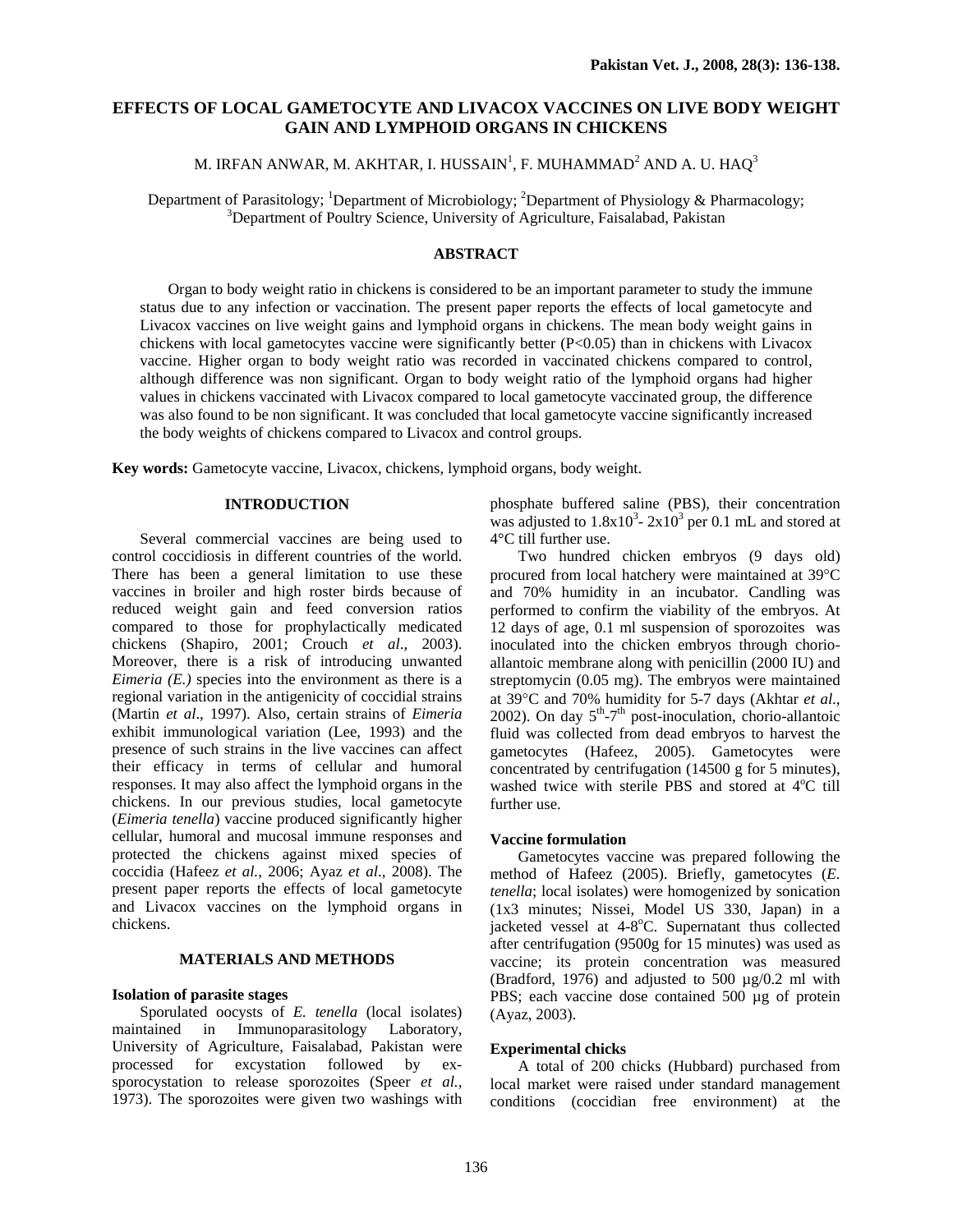Experimental Station, Department of Parasitology, University of Agriculture, Faisalabad, Pakistan. At 5<sup>th</sup> day of age, chickens were divided into three groups (A, B and C; 60 each). On  $10<sup>th</sup>$  day of age, chickens in groups A and B were inoculated orally with gametocytes and Livacox vaccines (BioPharm, Czech Republic), respectively; while group C served as control (given PBS only)

On day  $5<sup>th</sup>$  and  $14<sup>th</sup>$  post vaccination, 10 chickens (each time) selected randomly from each group were weighed and slaughtered; lymphoid organs including spleen, caecal tonsils, bursa of fabricius and thymus were removed and weighed.

On  $15<sup>th</sup>$  day post vaccination, the remaining chickens were given the booster dose of the respective vaccine and control chickens were given PBS. On day  $21<sup>st</sup>$  post vaccination, 10 chickens selected randomly from each group were weighed and slaughtered; their lymphoid organs were removed and weighed.

The remaining chickens in all the groups were challenged with 65,000 sporulated oocysts of mixed species of genus *Eimeria* (mainly *E. tenella*, *E. acrervulina*, *E. maxima* and *E. necatrix*; local isolates). Lymphoid organs from survived and dead chickens were also collected.

Results were expressed as per cent organ weight relative to the body weight. Live weight gains in each group were also recorded from day first to 21 post vaccination, on every third day. Data thus collected was analyzed statistically by using MINITAB<sup>R</sup> statistical package.

#### **RESULTS AND DISCUSSION**

In chickens, a variety of specialized lymphoid organs, including caecal tonsils, bursa of fabricius, thymus and spleen play significant role in immunity against harmful intestinal pathogens (Lillehoj and Lillehoj, 2000). Their organ to body weight ratio is considered to be an important parameter to study the immune status due to any infection or vaccination. Coccidiosis had adverse effects on the immunity of the host by somehow having a direct or indirect effect on the development of lymphoid organs in chickens (Akhtar and Zafar, 2003; Rashid, 2004). There are

reports of either no effect on the weights of lymphoid organ (Augustine and Thomas, 1979) or an increased weight of lymphoid organs (Venkatratnam *et al*., 1985) due to coccidial infection/vaccination. Further, effects of anti-coccidian vaccine on live weight gains of commercial chickens are also considered an important papameter to recommend any vaccine for commercial use.

In the current study, effect of vaccines on live body weight gains was recoded, from day 1 to 21 post vaccination, on every third day. On day 1-21 post vaccination, mean body weight gains in chickens given local gametocytes vaccine were significantly better (P<0.05) than in chickens given the Livacox vaccine or control (Table 1). The lower weight gains in Livacox vaccinated chickens may be due to the presence of three different antigens that may impose a stress on the growing birds (Bedrnik and Kucera, 1988). Further, it has been observed that use of live oocyst vaccines resulted in some loss of body weight, and consequently reduced feed conversion (Kopko, 1998) that is undesirable in the broiler industry, limiting the use of these vaccines to replacement birds.

Results of the effects of local gametocytes and Livacox vaccines on lymphoid organs in comparison with the control are presented in Table 2. Apparently higher organ to body weight ratio was recorded in vaccinated chickens compared to control, although the difference was non significant (P>0.05). Further, organ to body weight ratio of the lymphoid organs had higher values in chickens vaccinated with Livacox compared to local gametocyte vaccinated group, the difference was also non significant (P>0.05).

Upon challenge with mixed species of genus *Eimeria,* a decrease in organ to body weight ratio in control group compared to local gametocyte and Livacox vaccinated chickens was observed. This might have been due to micro-necrosis in the lymphoid organs or cellular migration from lymphoid organs (Olariu-Jurca *et al*., 1994).

It was concluded that local gametocyte vaccine significantly increased the body weights of chickens compared to Livacox and control groups. There was a comparable effects of local gametocyte vaccine with that of Livacox on lymphoid organs in chickens.

**Table 1:** Weight gains ( $g \pm SE$ ) in chickens of three groups from day 1 to 21 post vaccination (PV)

| Days (PV) | Group A (Gametocyte vaccine)   | Group B (Livacox vaccine)     | <b>Group C (Control)</b>      |
|-----------|--------------------------------|-------------------------------|-------------------------------|
|           | $228.9 \pm 8.16^a$             | $212.6 \pm 8.32^b$            | $214.3 \pm 6.46^{\circ}$      |
|           | $369.3 \pm 16.8^{\text{a}}$    | $344.9 \pm 13.9^{\mathrm{b}}$ | $341.6 \pm 12.2^{\mathrm{b}}$ |
|           | $511.4 \pm 10.2^{\text{a}}$    | $473.0 \pm 6.67^{\mathrm{b}}$ | $475.2 \pm 6.17^{\mathrm{b}}$ |
|           | $605.0 \pm 9.60^{\text{ a}}$   | $586.2 \pm 10.6^{\mathrm{b}}$ | $584.2 \pm 3.73^{\mathrm{b}}$ |
| 12        | $712.6 \pm 6.88$ <sup>a</sup>  | $667.2 \pm 9.64^{\mathrm{b}}$ | $660.2 \pm 7.12^{\text{b}}$   |
| 15        | $791.6 \pm 6.80^{\text{ a}}$   | $765.2 \pm 12.8^{\mathrm{b}}$ | $702.8 \pm 6.99^{\mathrm{b}}$ |
| 18        | $896.0 \pm 7.72$ <sup>a</sup>  | $865.4 \pm 12.4^{\mathrm{b}}$ | $871.8 \pm 9.13^{\mathrm{b}}$ |
| 21        | $1007.0 \pm 9.04$ <sup>a</sup> | $973.2 \pm 14.4^{\mathrm{b}}$ | $963.8 \pm 10.3^{\mathrm{b}}$ |

Values with different superscripts in a row are significantly different from each other  $(p<0.05)$ .